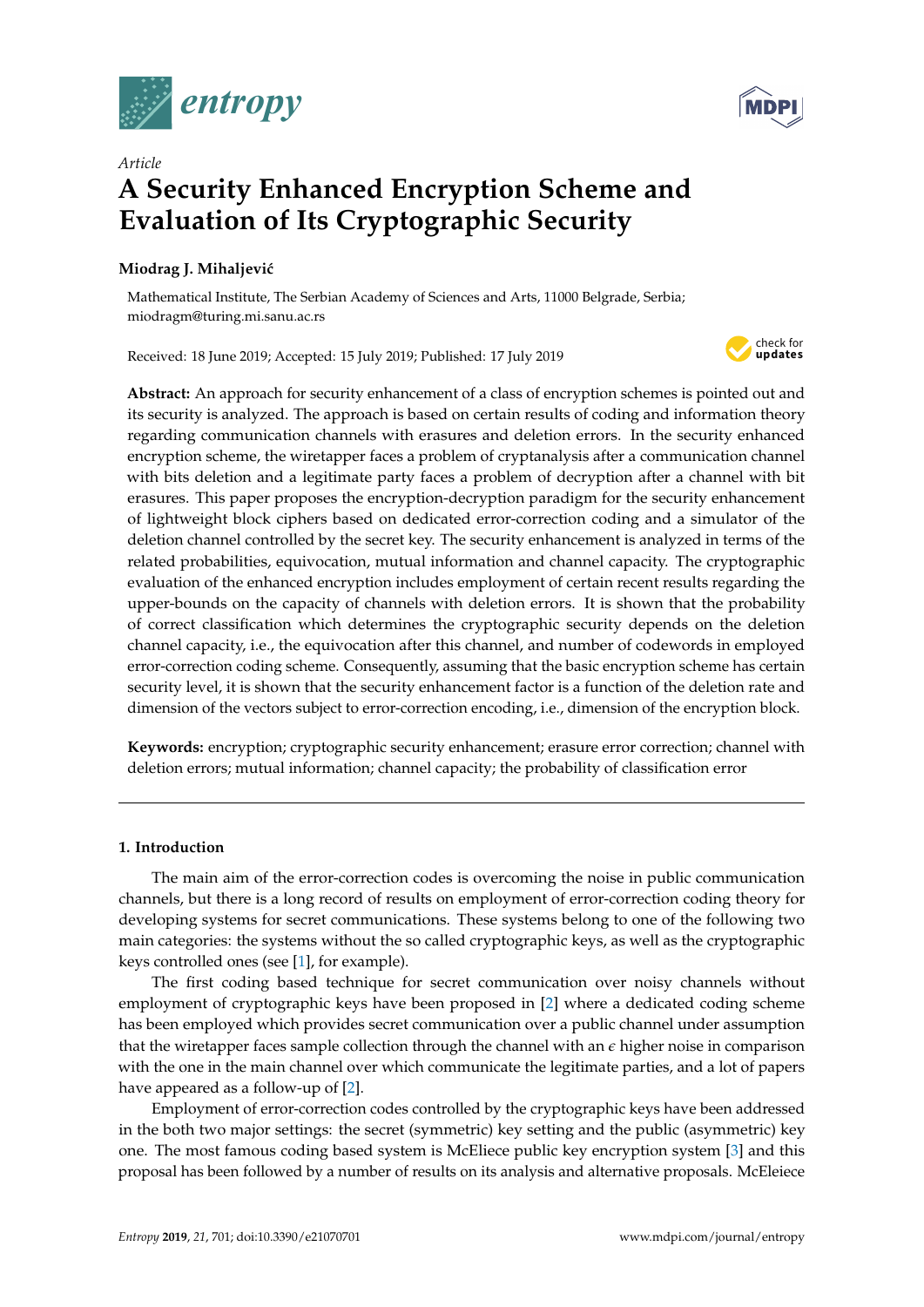public key system is based on difficulty of decoding a random block error correcting code which is NP-complete in the worst case scenario as shown in [\[4\]](#page-9-3).

Within the secret key cryptographic setting there are the following two major directions of employment error correction coding: (i) developing certain code-based encryption techniques; and (ii) enhancing security of certain lightweight encryption schemes. A number of symmetric key encryption schemes have been reported based on employment of the code-based and noisy channel paradigm. An illustrative and recent example on code-based secret key encryption schemes is the proposal [\[5\]](#page-9-4) and its cryptanalysis reported in [\[6\]](#page-9-5) which has shown insecurity of the proposal. The previous example illustrates that design of efficient code based symmetric encryption techniques appears as a tricky issue.

An alternative approach is to employ coding theory in symmetric key crypto-systems for security enhancement of certain lightweight encryption techniques, and goal of this paper is to add some novel results to this approach. Employment of results on error-correction coding and noisy channels for the security enhancement has been reported in a number of papers, and we could identify the following main directions within this approach. One direction is the enhancement employing a model of noisy channel with the additive noise and related coding results. The other direction is employment of the paradigm of the channels with synchronization errors and results on the related coding techniques. Illustrative techniques for security enhancement based on a model of noisy channels with additive errors have been reported in [\[7–](#page-9-6)[11\]](#page-10-0), and security evaluation of a generic model of these techniques from information-theoretic and computational complexity points of view are reported in [\[12](#page-10-1)[,13\]](#page-10-2), respectively. The enhancement approach based on the channels with synchronization errors and in particular an encryption approach which involves a communication channel with the errors in the form of *bits insertion* is reported in [\[14,](#page-10-3)[15\]](#page-10-4).

*Motivation for the work*. According to the above consideration of the topic, security enhancement of lightweight encryption techniques employing results on communication channels with synchronization errors and related coding appears as an interesting issue, and a particular goal could be consideration of the enhancement employing a deletion channel controlled by the secret key. Also, the addressed issue could be considered as a generalization of the shrinking and self-shrinking encryption techniques reported in [\[16](#page-10-5)[,17\]](#page-10-6), and a way to overcome the reported weaknesses of these techniques (see, [\[18–](#page-10-7)[20\]](#page-10-8), for example).

*Summary of the results*. This paper yields: (i) a proposal of the encryption-decryption scheme for the security enhancement of lightweight block ciphers based on a binary block error-correction coding and a simulator of the deletion channel controlled by the secret key, and (ii) cryptographic security evaluation of the proposed scheme. We suppose that a building component for developing security enhanced scheme is a block encryption algorithm with a known security level (specified by Definition [2\)](#page-6-0), and we consider this algorithm which is the subject of enhancement as the "initial" encryption scheme. Main results of the paper are in Sections [2.2](#page-3-0) and [4.2.](#page-6-1) Section [2.2](#page-3-0) provides a construction for security enhancement of a given encryption scheme employing a suitable block error-correction code for a binary erasure channel which performs mapping  $\{0,1\}^n \rightarrow \{0,1\}^{n'}$ ,  $n' > n$ , and a simulator of a binary channel with the deletions rate *d* controlled by the secret key. The construction is such that the wiretapper faces a problem of cryptanalysis after a communication channel with bits deletion and the legitimate party should only perform the decryption after a channel with bit erasures correctable by the employed error-correction code. The security enhancement is analyzed in terms of the related probabilities, equivocation, mutual information and channel capacity, and it includes employment of certain recent results regarding the upper-bounds on the capacity of channels with deletion errors. Main result of Section [4.2](#page-6-1) is Theorem 1 which in a generic way proves the security enhancement showing that the adversary's probability to win the specified security evaluation game (specified by Definition [1\)](#page-6-2) is reduced for certain factor *δ* << 1 which upper bound is derived, and it is a decreasing function of the coding parameter *n* and the deletion rate *d*.

*Organization*. The paper is organized as follows. Section [2](#page-2-0) proposes a framework for security enhancement based on the secret key controlled simulation of a deletion channel and dedicated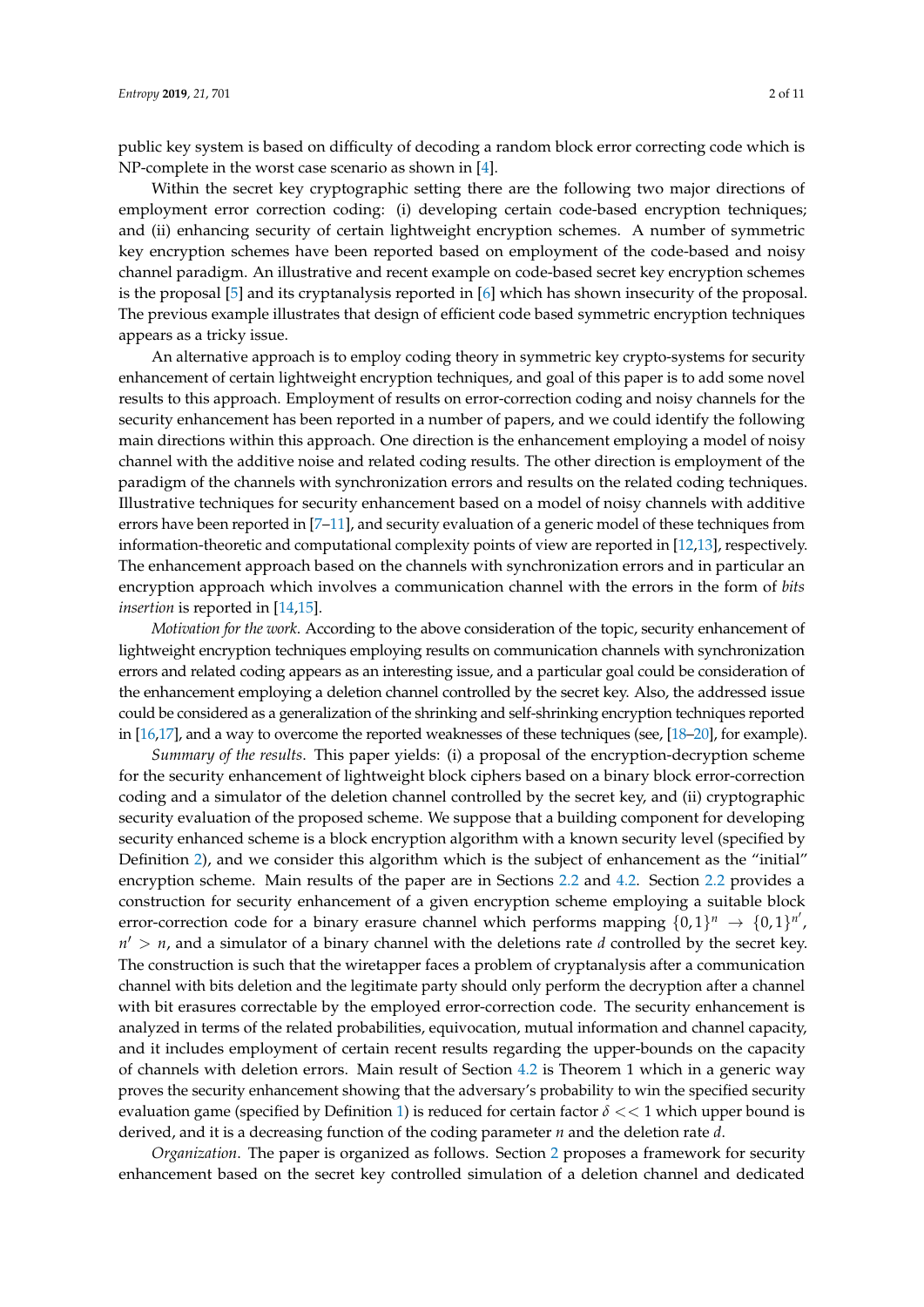error-correction coding. Technical background for the security evaluation is summarized in Section [3.](#page-4-0) Security evaluation results are given in Section [4,](#page-6-3) and the final Section [5](#page-9-7) provides a concluding discussion.

#### <span id="page-2-0"></span>**2. A Proposal for the Security Enhanced Encryption**

An encryption and decryption algorithm which provide a provably enhanced cryptographic security are proposed in this section. The enhanced security appears as a consequence of the design based on employment of the simulator of a binary noisy channel which appears as the erasure channel at the legitimate party and the deletion one at the wiretapper.

#### *2.1. Underlying Ideas*

<span id="page-2-1"></span>The underlying ideas for the design could be summarized as follows. Enhance security of encryption based on information-theoretic and coding results when a wiretapper faces sample collection after a channel with deletions assuming a binary deletion channel with deletion probability *d* which takes input binary string and deletes each bit independently with the probability *d*. A model of the deletion channel is illustrated in Figure [1.](#page-2-1)



**Figure 1.** A model of the deletion channel.

Let a string  $\mathbf{Z} = \{0,1\}^n$  denotes an input to a binary deletion channel and let the deletion pattern  $D$  is an increasing subsequence of  $\{1, 2, ..., n\}$  representing the bits that are not deleted. Consequently,  $\mathbb{Z}_D$  denotes the "transformation" of **Z** after a deletion channel with deletion pattern  $D$ .

Note that when the deletion pattern  $D$  is known, the deletion channel reduces to the erasure channel and we could consider that  $(D, Z_D)$  is the output of erasure channel for given input **Z**.

The main underlying idea which this paper employs is to enhance cryptographic security of a given encryption scheme in such a way that a legitimate user faces an erasure channel, and a wiretapper faces a deletion channel, i.e., a legitimate party knows the deletion pattern  $D$  and a wiretapper does not know this pattern. Assuming that the deleted bits positions are selected in a pseudorandom manner controlled by the secret key and generated by the encryption/decryption algorithm, note that the legitimate party knows  $D$ , but the wiretapper who does not know the secret key does not know  $D$  and consequently faces a deletion channel instead the erasure one faced by a legitimate party. Accordingly, the corresponding paradigm is displayed in Figure [2.](#page-3-1)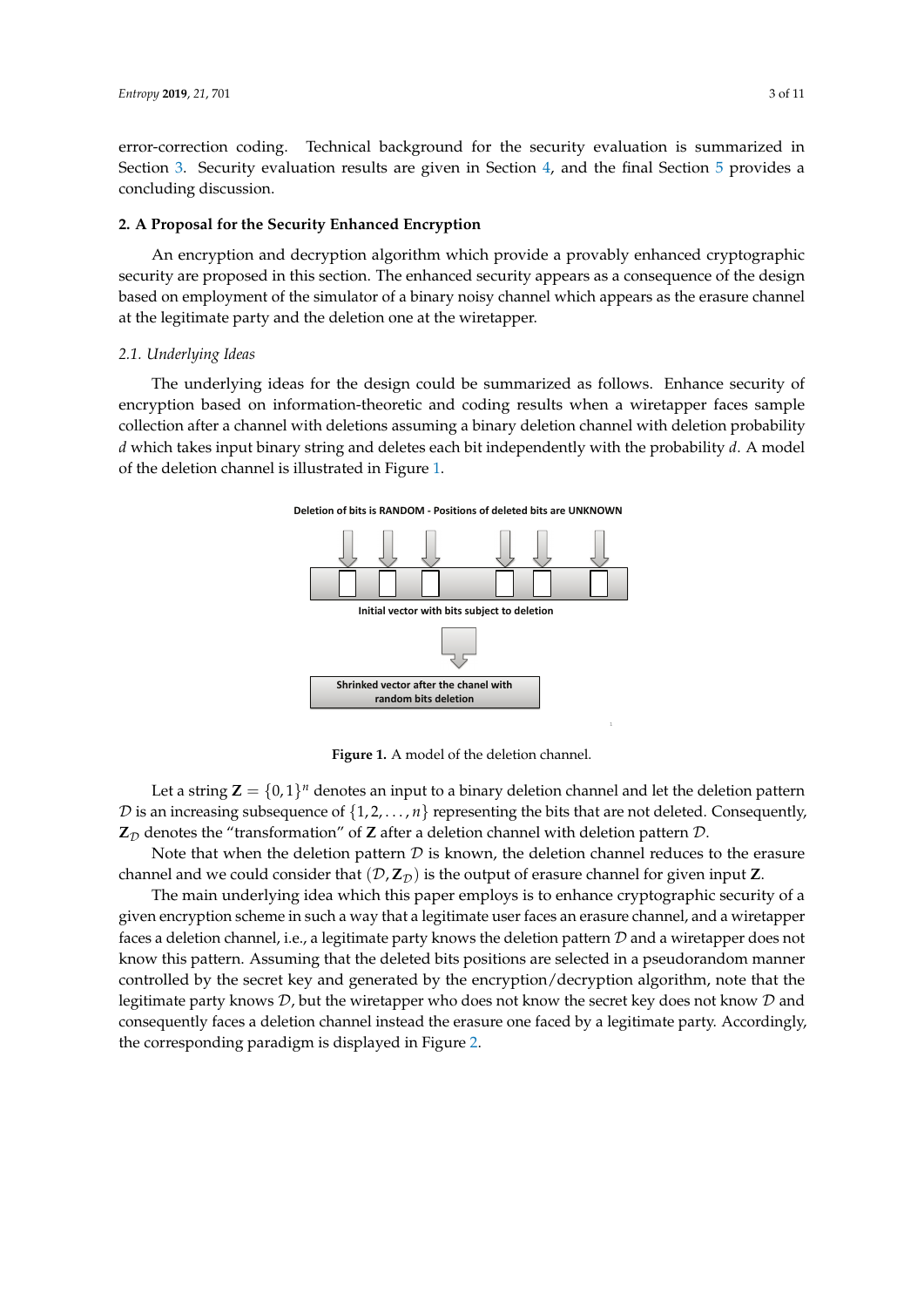<span id="page-3-1"></span>

**Figure 2.** Model of the decryption at a legitimate party versus cryptanalysis at the wiretapper side which faces problem of cryptanalysis after a channel with deletion errors.

## <span id="page-3-0"></span>*2.2. Framework for Encryption and Decryption*

The design proposed in this paper is based on the following building blocks:

- a lightweight block cipher;
- implementation of an error correction code encoding/decoding for binary erasure channel;
- simulation of a deletion channel where the deletion pattern  $D$  is generated by the employed block cipher.

It is assumed that encryption and decryption parties share a secret key. As usually, before the session, the both parties (encryption and decryption ones) establish a session key (to be used later on), employing the secret key and the public data.

The encryption and decryption are performed as follows.

- Encryption:
	- a lightweight block cipher generates *n* dimensional binary vector  $C' = E_K(M)$  where  $E_K(\cdot)$ denotes the block cipher encryption according to the secret key **K** and performs one-to-one mapping  $\{0, 1\}^n \to \{0, 1\}^n$ ;
	- an erasure error correction encoding capable to provide correction up to *t* erasure errors generates *n*''-bit vector **C**'' as the corresponding mapping  $\{0, 1\}^n \rightarrow \{0, 1\}^{n''}$ ,  $n'' > n$ , where *t* is a given parameter, and  $n'' - t > n$ ;
	- a simulator of a binary channel with random bits deletion performs mapping  $\{0,1\}^{n''} \rightarrow \mathbf{C} \in \{0,1\}^{n''-\ell}$  controlled by a vector **X** generated by the employed block cipher,  $\ell \leq t$ .
- Decryption:
	- an erasure error correction decoding controlled by a vector **X** generated by the employed block cipher generates *n*-bit vector **C**<sup></sup> by the corresponding mapping  $\{0, 1\}^{n'' - \ell} \to \{0, 1\}^n$ ,  $\ell \leq t$ ;
	- **a** lightweight block cipher generates *n* dimensional binary vector **M** =  $E_{\mathbf{K}}^{-1}(\mathbf{C}')$  where  $E_{\mathbf{K}}^{-1}(\cdot)$ denotes the block cipher decryption according to the secret key **K**.

The proposed encryption and decryption framework is displayed in Figure [3.](#page-4-1)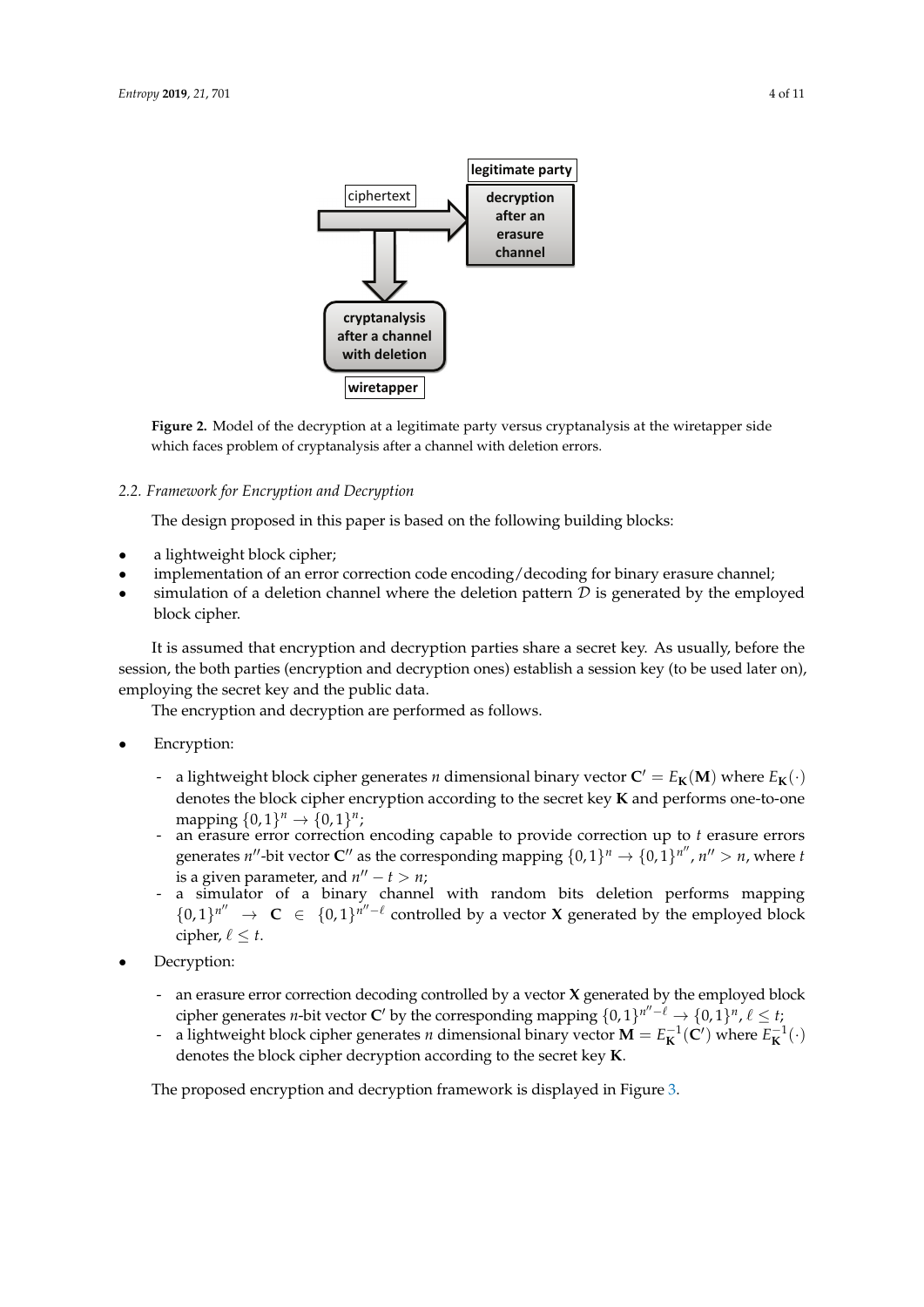<span id="page-4-1"></span>

**Figure 3.** Model of a security enhanced encryption employing a simulator of a noisy channel which appears as a deletion channel from the wiretappers prospective: the upper part shows the transmitter, and the lower part the receiver.

The objective of this paper is to provide a framework for the security enhancement and show the enhancement gain. Accordingly, consideration of particular instantiations of the framework is out of the scope of this paper. We just point out that a candidate coding scheme could be the polar coding, and that [\[21\]](#page-10-9) provides an illustrative discussion of polar coding over a binary erasure channel, as well as the decoding complexity after a deletion channel.

Regarding similarity/dissimilarity of the proposed framework and the one reported in [\[5\]](#page-9-4), note the following. The scheme [\[5\]](#page-9-4) is based on a suitable block error-correction code and two shift registers which provide that the wiretapper faces a problem of decoding after a channel with flipping, insertion and deletion of the codeword bits. On the other hand, the proposed scheme is based on an (initial) encryption algorithm which has certain security level and a simulator of the deletion channel which in a provable way enhances security of the entire scheme. So, although the block representation of the both schemes has a similarity, they are substantially different because the one reported in [\[5\]](#page-9-4) is a code-based design of encryption and the one proposed in this paper belongs to a class of the security enhanced encryption employing dedicated coding and simulator of a noisy channel.

## <span id="page-4-0"></span>**3. Security Evaluation Background**

#### *3.1. Notations and Preliminaries*

A random variable is denoted by an upper-case letter (e.g., *A*) and its realization is denoted by a lower-case letter (e.g., *a*). The entropy of a random object *A* is denoted by  $H(A)$ , and the mutual information between two random objects *A* and *B* is denoted by  $I(A;B)$ . The binary entropy function is denoted by  $h(p) = -p \log_2 p - (1 - p) \log_2 (1 - p)$ .

The entropy of a random variable *A* is defined as:

$$
H(A) := \sum_{x \in support(A)} Pr[A = a] \log_2 \frac{1}{Pr[A = a]},
$$
\n(1)

The mutual information  $I(A;B)$  between jointly distributed random variables *A* and *B* is defined as follows:

$$
I(A;B) := H(A) - H(A|B) = H(B) - H(B|A)
$$
\n(2)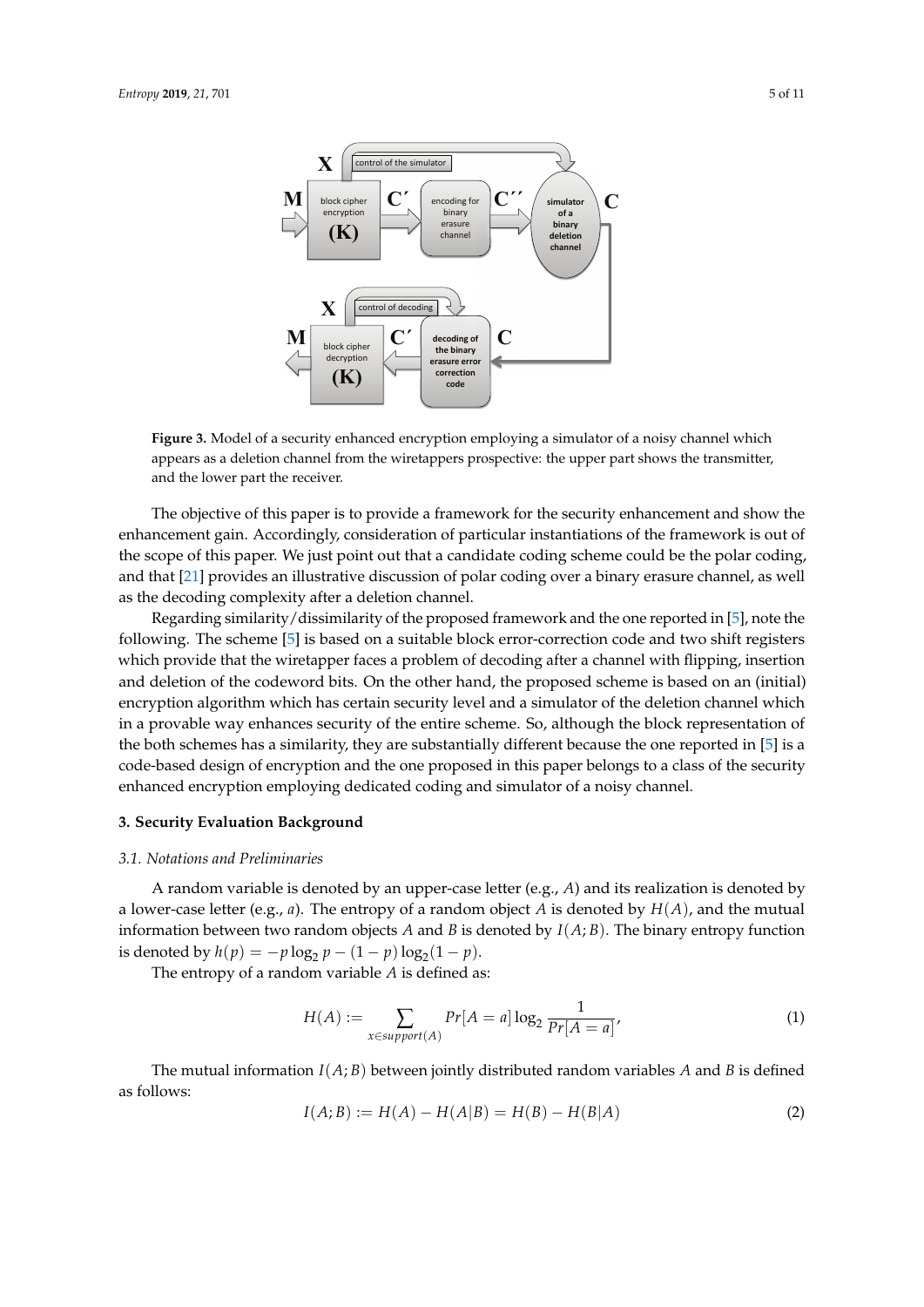where conditional entropy is defined as

$$
H(A|B) = \sum_{b \in supp(B)} Pr(B = b)H(A|B = b)
$$
\n(3)

and

$$
H(A|B = b) = \sum_{a \in supp(A)} Pr(A = a|B = b) \log_2 \frac{1}{Pr(A = a|B = b)}
$$
(4)

Consequently, the conditional mutual information when the third variable *Z* is given is:

$$
I(A, B|Z) := H(A|Z) - H(A|B, Z) = H(B|Z) - H(B|A, Z).
$$
\n(5)

Following [\[1\]](#page-9-0), the mutual information *I*(**M**; **C**) between the message **M** and the related sample **C**, or the uncertainty, i.e., the equivocation  $H(M|C)$  are traditionally employed as the main information-theoretic security metric. On the other hand, according to certain recent considerations, the average mutual information  $\bar{I}(\mathbf{M}, \mathbf{C})$  should be addressed as a strong information-theoretic security metric, and  $\frac{1}{n}\bar{I}(\mathbf{M}, \mathbf{C})$  as a corresponding weak one.

#### *3.2. The Probability of Error and The Equivocation after a Noisy Channel*

Let *A* and *B* be discrete random variables which correspond to input and output, respectively, of a communication channel. Let the possible realizations of *A* and *B* are  $a_i$ ,  $i = 1, 2, \ldots, m$  and  $b_i$ ,  $i = 1, 2, ..., n$ , respectively,  $m > n$ , and let a decision rule on *A* when *B* can be considered as identification of a realization  $a_i$  when  $b_i$  is given, and we denote by  $P_{err}$  the probability of the identification (classification) error.

Suppose the random variables *A* and *B* represent input and output messages (out of *m* possible messages), and the given conditional entropy  $H(A|B)$  represents the average amount of information lost on *A* when *B* is given. According to [\[22\]](#page-10-10) or [\[23\]](#page-10-11), for example, we have the following general upper bound on the equivocation:

$$
H(A|B) \le h(P_{err}) + P_{err} \log_2(m-1)
$$
\n(6)

where  $h(\cdot) \leq 1$  is the binary entropy function and  $P_{err} = 1 - \Pr(A = a_i | B = b_i)$ . The above inequality can be rewritten as follows:

$$
H(A) - I(A, B) \le h(P_{err}) + P_{err} \log_2(m - 1),\tag{7}
$$

and when *A* is such that it has the maximum possible entropy we have:

$$
m - I(A, B) \le h(P_{err}) + P_{err} \log_2(m - 1),
$$
\n(8)

which can be further transformed into:

<span id="page-5-0"></span>
$$
1 - \frac{I(A, B)}{m} \le \frac{1}{m} + \frac{P_{err}}{m} \log_2(m - 1).
$$
 (9)

## *3.3. The Capacity of a Deletion Channel*

The Shannon capacity of a channel is denoted by *Cap* and is defined as

<span id="page-5-1"></span>
$$
Cap := sup\{I(A;B)\},\tag{10}
$$

where *A* corresponds the channel input, *B* corresponds to the channel output, and the supremum is over the choice of the distribution of *A*.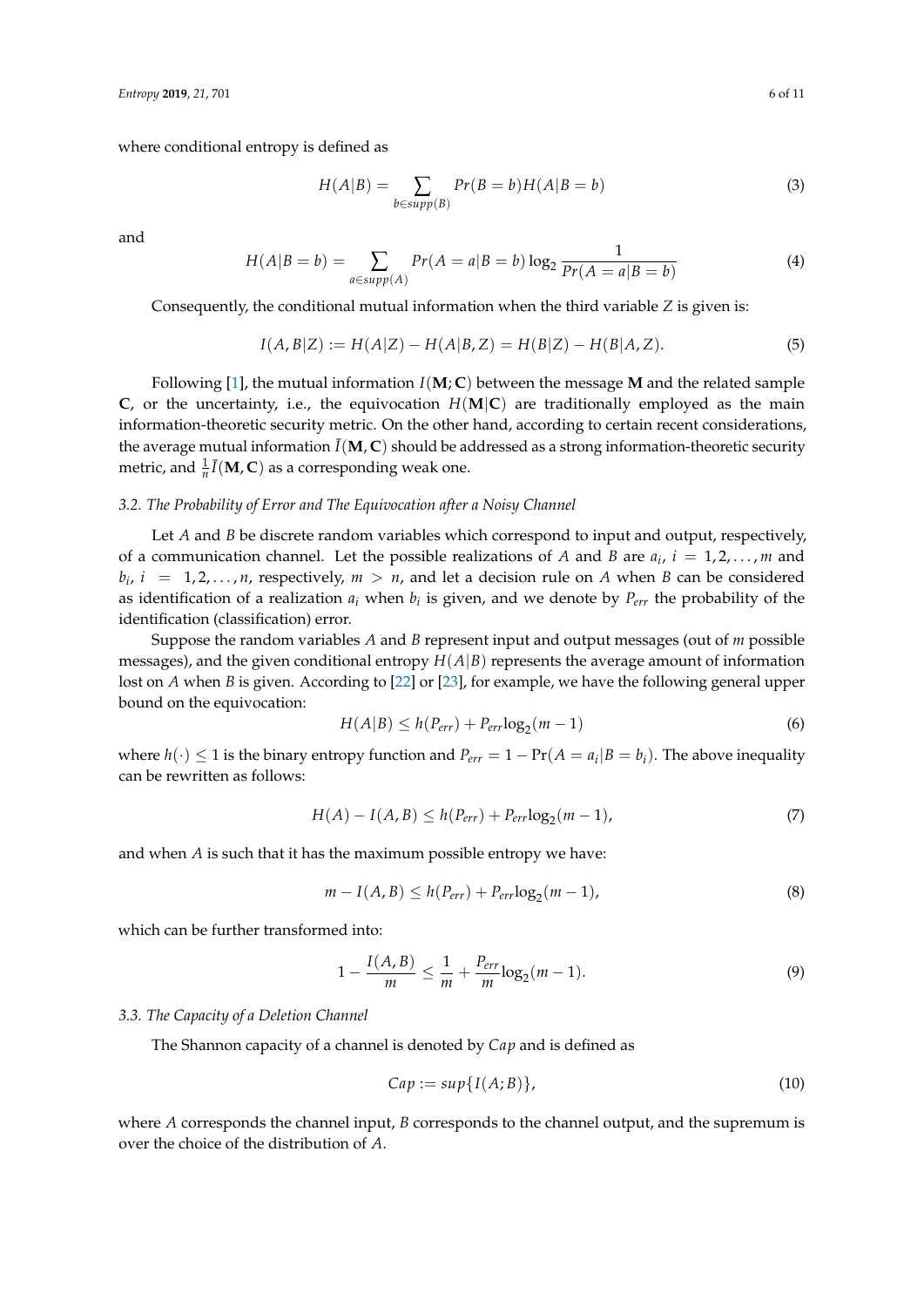As reported in [\[24\]](#page-10-12), the capacity  $Cap(d)$  of a deletion channel with the deletion rate *d* is upperbounded as follows: √

<span id="page-6-4"></span>
$$
Cap(d) = (1 - d)log_e \frac{1 + \sqrt{5}}{2}
$$
\n(11)

for *d* > 1/2, and logarithm is taken to base *e*.

# <span id="page-6-3"></span>**4. Security Evaluation of the Enhanced Encryption**

## *4.1. Security Notation*

We employ a traditional approach for analyzing cryptographic security based on the following two issues: (i) a description of what a "break" of the scheme means, and (ii) a specification of the assumed power of the adversary. A cryptographic scheme is considered as secure one in a computational sense, if for every probabilistic polynomial-time adversary  $A$  performing an attack of some specified type, and for every polynomial  $p(n)$ , there exists an integer *N* such that the probability that *A* succeeds (where success of the attack is also well-defined) is less than  $\frac{1}{p(n)}$  for every  $n > N$ . Accordingly, the following two definitions specify a security evaluation scenario and a security statement.

**Definition 1.** *The Adversarial Indistinguishability Experiment consists of the following steps:*

- *1. The adversary* A *chooses a pair of messages* (**m**0; **m**1) *of the same length n, and passes them on to the encryption system for encrypting.*
- *2.*  $\,$  *A bit b*∈ {0,1} *is chosen uniformly at random, and only one of the two messages*  $(\mathbf{m}_0; \mathbf{m}_1)$ *, precisely*  $\mathbf{m}_b$ *,* is encrypted into ciphertext  $\text{Enc}(\mathbf{m}_b)$  and returned to  $\mathcal{A}_i$
- <span id="page-6-2"></span>*3. Upon observing* Enc(**m***<sup>b</sup>* )*, and without knowledge of b, the adversary* A *outputs a bit b*0*;*
- 4. The experiment output is defined to be 1 if  $b_0 = b$ , and 0 otherwise; if the experiment output is 1, denoted *shortly as the event*  $(A \rightarrow 1)$ *, we say that* A *has succeeded.*

**Definition 2.** *An encryption scheme provides indistinguishable encryptions in the presence of an eavesdropper, if for all probabilistic polynomial-time adversaries* A

<span id="page-6-0"></span>
$$
Pr[\mathcal{A} \to 1 | Enc(m_b)] \le \frac{1}{2} + \epsilon \tag{12}
$$

*where*  $\epsilon$  =  $\text{negl}(n)$  *is a negligibly small function.* 

Definitions 1 and 2 are more precisely discussed in [\[25\]](#page-10-13).

#### <span id="page-6-1"></span>*4.2. Evaluation of the Security Gain*

We consider the encryption/decryption scheme proposed in Section [2.2](#page-3-0) which is a security enhanced scheme of certain basic one. Our goal is to estimate the advantage of  $A$  in the indistinguishability game specified by Definition [1](#page-6-2) when  $c \leftarrow Enc(m_b)$  where c is a particular realization of C, assuming that the advantage of  $A$  is known when  $m_0$  and  $m_1$  are two chosen realizations of **M** and the corresponding realization  $c'$ <sub>b</sub> of  $C'$  is given, i.e., the advantage of  $A$  is known for the basic (security non-enhanced) scheme.

We assume that in the corresponding statistical model, the considered encryption scheme is such that

$$
I(\mathbf{X}, \mathbf{C}) = 0 \quad \text{and} \quad I(\mathbf{X}, \mathbf{C}|\mathbf{M}) = 0 \tag{13}
$$

i.e., the knowledge of **C** and **M** does not leak (provide) any information on **X**.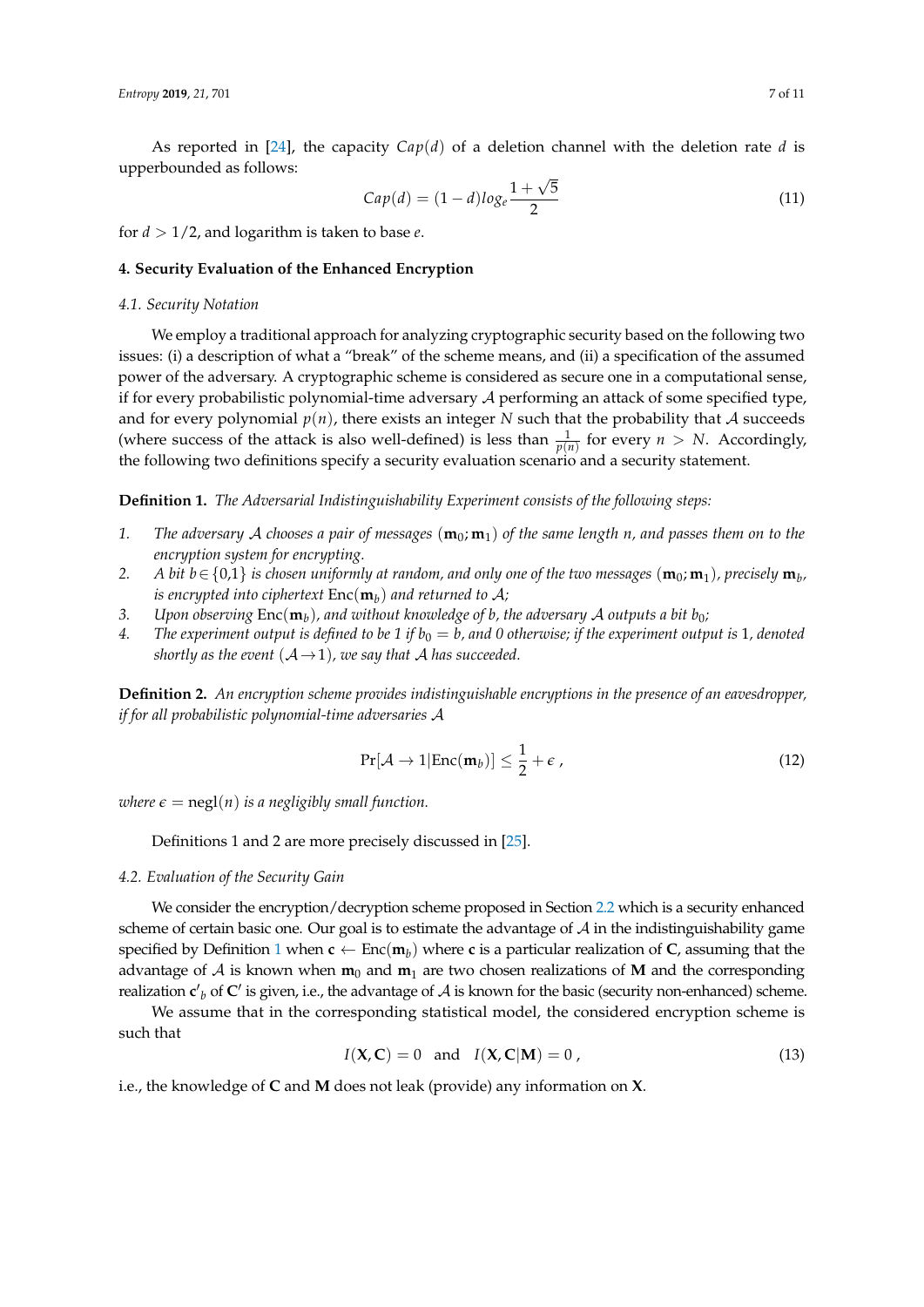**Lemma 1.** Let the mapping of **m** into  $c'$  be such that  $\frac{1}{2}+\epsilon$  equals the advantage of the adversary A (specified by *Definition [2\)](#page-6-0) to win the indistinguishability game (specified by Definition [1\)](#page-6-2). Under these assumptions,*

<span id="page-7-0"></span>
$$
Pr[\mathcal{A} \to 1 | \mathbf{C} = \mathbf{c}] = \frac{1}{2} + \epsilon \cdot \delta
$$

$$
\delta \triangleq Pr(\mathbf{C}'' = \mathbf{c}_b'' | \mathbf{C} = \mathbf{c}) .
$$
(14)

*where*

**Proof.** For simplicity, it is assumed that  $\frac{1}{2}+\epsilon$  equals the advantage of the adversary A (specified by Definition [2\)](#page-6-0) to win the indistinguishability game. Consequently, let *b* which denotes the index of the selected message be realization of the random variable *B*.

The probability  $Pr(B = b | \mathbf{C} = \mathbf{c})$  that A wins the game is determined by the following.

$$
Pr(B = b | C = c) = \frac{Pr(B = b, C = c)}{Pr(C = c)}
$$
  
= 
$$
\frac{\sum_{x} Pr(B = b, C = c, C'' = c'')}{Pr(C = c)}
$$
  
= 
$$
\frac{\sum_{x} Pr(B = b | C = c, C'' = c'') Pr(C = c, C'' = c'')}{Pr(C = c)}
$$
  
= 
$$
\frac{\sum_{c'} Pr(B = b | C'' = c'') Pr(C = c, C'' = c'')}{Pr(C = c)}.
$$
  
(15)

The lemma assumption implies:

$$
Pr(B = b | C' = c'_b) = \frac{1}{2} + \epsilon \tag{16}
$$

where  $\mathbf{c}'_b$  corresponds to the selected  $\mathbf{m}_b$ , and

$$
Pr(B = b | \mathbf{C}'' = \mathbf{c}'' ) = \frac{1}{2} \text{ for any } \mathbf{c}' \neq \mathbf{c}'_b .
$$
 (17)

Note that the encoding mapping  $\mathbf{c}' \to \mathbf{c}''$  is a deterministic one-to-one mapping and consequently has no impact on the advantage of adversary  $A$ , i.e., we have:

$$
Pr[\mathcal{A} \to 1 | \mathbf{C}'' = \mathbf{c}''] = Pr[\mathcal{A} \to 1 | \mathbf{C}' = \mathbf{c}'] = \frac{1}{2} + \epsilon.
$$
 (18)

Consequently,

$$
Pr(B = b | C = c) =
$$
  
\n
$$
\frac{Pr(B = b | C'' = c''_b) Pr(C = c, C'' = c''_b)}{Pr(C = c)} +
$$
  
\n
$$
\frac{\sum_{c'' : c'' \neq c''_b} Pr(B = b | C'' = c'') Pr(C = c, C'' = c'')}{Pr(C = c)} ,
$$

Finally, we obtain:

$$
Pr(B = b | C = c) =
$$
\n
$$
\frac{(\frac{1}{2} + \epsilon)Pr(C = c, C'' = c''_b) - \frac{1}{2}Pr(C = c, C'' = c''_b)}{Pr(C = c)}
$$
\n
$$
+ \frac{\frac{1}{2} \sum_{c''} Pr(C = c, C'' = c'')}{Pr(C = c)}
$$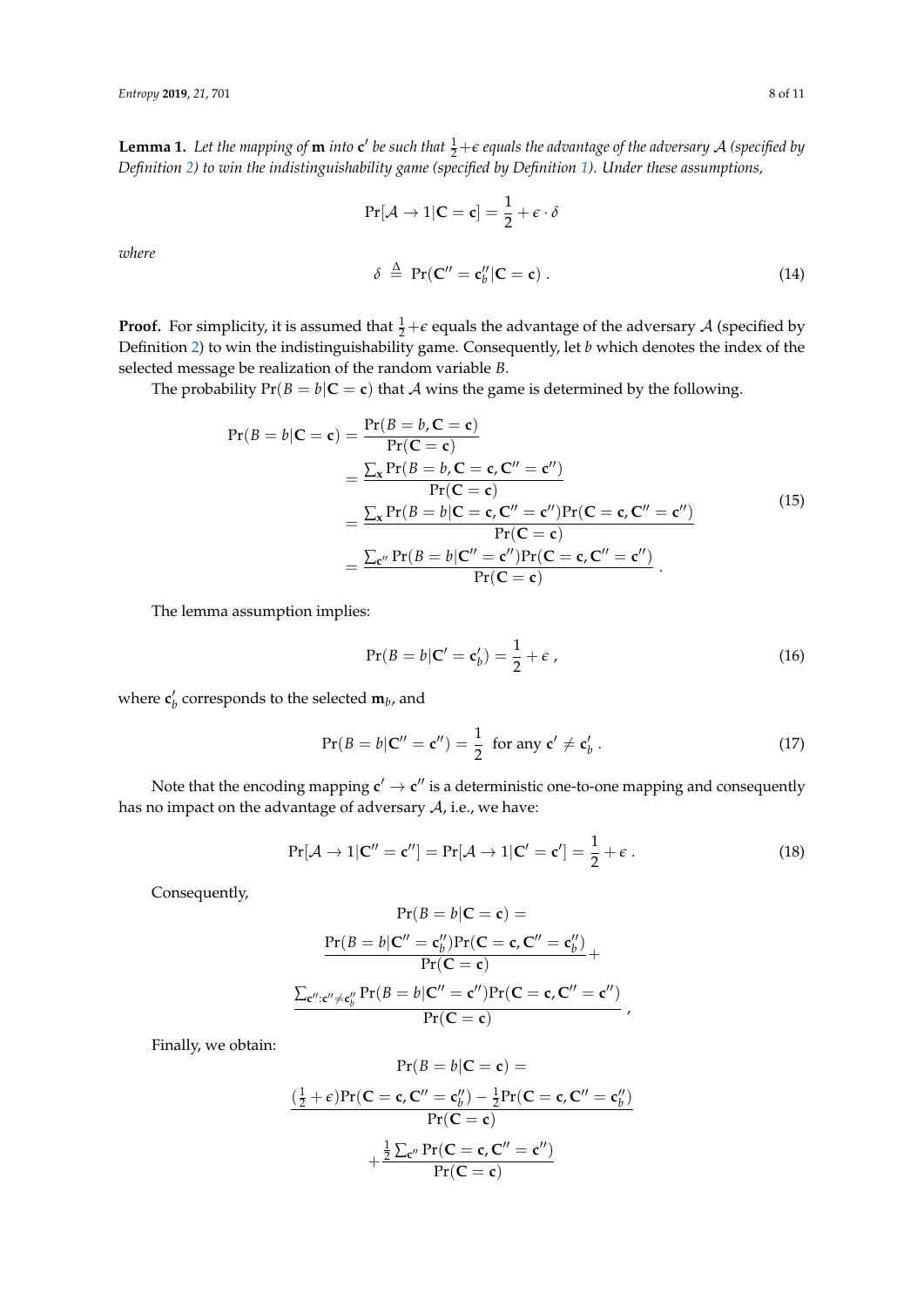$$
= \frac{1}{2} + \epsilon \cdot \Pr(C'' = c''_b | C = c) . \tag{19}
$$

QED  $\Box$ 

Definition [1](#page-6-2) implies that the security of an encryption scheme increases as difference on the adversary  ${\cal A}$  advantage from  $\frac{1}{2}$  decreases: The factor  $\delta < 1$  shows the reduction rate of the advantage, and so we call it the advantage reduction factor.

**Theorem 1.** Let the basic encryption mapping  $\{0,1\}^n \to \{0,1\}^n$  of  $m$  into  $c'$ , be such that  $\frac{1}{2}+\epsilon$  equals the *advantage of the adversary* A *(specified by Definition [2\)](#page-6-0) to win the indistinguishability game (specified by Definition [1\)](#page-6-2), and the simulated deletion channel has the deletion rate d. Consequently, the advantage of the adversary* A*, in the security enhanced scheme specified in Section [2.2](#page-3-0) is:*

<span id="page-8-1"></span>
$$
Pr[\mathcal{A} \to 1 | \mathbf{C} = \mathbf{c}] < \frac{1}{2} + \epsilon \cdot \frac{(1-d)log_e \frac{1+\sqrt{5}}{2} + 1}{log_2(2^n - 1)} .
$$
 (20)

**Proof.** According to the [\(9\)](#page-5-0) we have

$$
1 - \frac{I(C'', C)}{n} \le \frac{1}{n} + \frac{P_{err}}{n} \log_2(2^n - 1) ,
$$
 (21)

and taking into account that

$$
P_{err} = 1 - \Pr(\mathbf{C}'' = \mathbf{c}_b'' | \mathbf{C} = \mathbf{c}) \tag{22}
$$

we obtain

$$
\frac{1}{n}\Pr(C''=c''_b|C=c)\log_2(2^n-1)\leq -1+\frac{I(C'',C)}{n}+\frac{1}{n}+\frac{1}{n}\log_2(2^n-1)<\frac{I(C'',C)}{n}+\frac{1}{n},\quad(23)
$$

and

$$
Pr(\mathbf{C}'' = \mathbf{c}_b''|\mathbf{C} = \mathbf{c}) < \frac{I(\mathbf{C}'', \mathbf{C}) + 1}{\log_2(2^n - 1)}.
$$
 (24)

Finally, taking into account  $(10)$  and  $(11)$  we have:

<span id="page-8-0"></span>
$$
\Pr(\mathbf{C}'' = \mathbf{c}_b'' | \mathbf{C} = \mathbf{c}) < \frac{(1 - d)\log_e \frac{1 + \sqrt{5}}{2} + 1}{\log_2 (2^n - 1)} \,. \tag{25}
$$

Substitution of [\(25\)](#page-8-0) into the statement of Lemma [1](#page-7-0) yields the proof. QED  $\Box$ 

Lemma [1](#page-7-0) shows that the encryption mapping **m**→**c** enhances the security because the probability that A wins the game becomes closer to  $\frac{1}{2}$ , which corresponds to random guessing, by the factor *δ*, and Theorem [1](#page-8-1) shows that the upper bound on *δ* is  $\frac{(1-d)log_e \frac{1+\sqrt{5}}{2}+1}{log_e (2^n-1)}$  $\frac{\log_e(2^n-2^{n+1})}{\log_2(2^n-1)}$  $\frac{\log_e(2^n-2^{n+1})}{\log_2(2^n-1)}$  $\frac{\log_e(2^n-2^{n+1})}{\log_2(2^n-1)}$  << 1. Accordingly, Table 1 provides a numerical illustration on the upper bound on *δ* which determines reduction of the advantage of A.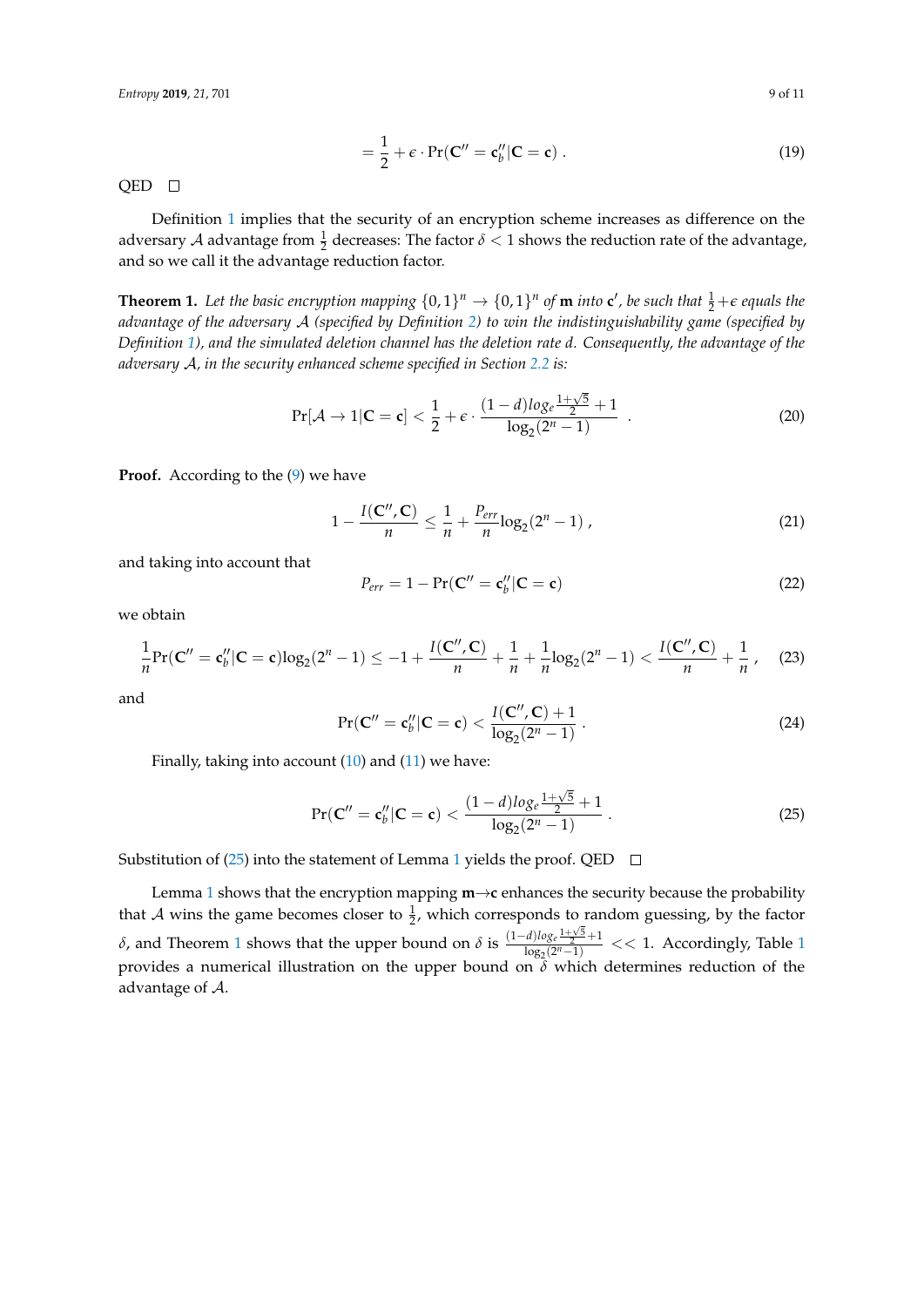| d    | Upper Bound on $\delta$ for $n = 64$ | Upper Bound on $\delta$ for $n = 128$ |
|------|--------------------------------------|---------------------------------------|
| 0.55 | 0.01901                              | 0.00950                               |
| 0.60 | 0.01863                              | 0.00931                               |
| 0.65 | 0.01825                              | 0.00912                               |
| 0.70 | 0.01788                              | 0.00894                               |
| 0.75 | 0.01750                              | 0.00875                               |
| 0.80 | 0.01712                              | 0.00856                               |
| 0.85 | 0.01675                              | 0.00837                               |
| 0.90 | 0.01637                              | 0.00819                               |
| 0.95 | 0.01600                              | 0.00800                               |
| 0.99 | 0.01570                              | 0.00785                               |
|      |                                      |                                       |

<span id="page-9-8"></span>**Table 1.** A numerical illustration of the advantage reduction factor *δ* upper bound (which shows minimum reduction of the advantage of A) as a function of the encryption scheme parameters *d* and *n*, the deletion rate and encryption block size, respectively.

#### <span id="page-9-7"></span>**5. Concluding Notes**

This paper has proposed a framework for security enhancement of certain encryption schemes and its security evaluation. The final security evaluation result given in Theorem [1](#page-8-1) also shows the security gain which the security enhanced encryption provides in comparison with the initial one. The lower bound on the security gain is a function of the encryption block size and the deletion rate in the simulated channel with deletion errors. The result given in Theorem [1](#page-8-1) is a generic one and it holds for any particular instantiation of the proposed encryption framework.

An interesting future direction is design of particular instantiations of the proposed framework within the given implementation constraints where dedicated basic (initial) encryption, a code for correction of erasure errors and simulator of a channel with deletion errors controlled by the secret key are specified, and complexity of implementation overhead implied by the enhancement is evaluated. Regarding overhead implied by employment of the coding scheme, as an illustration, we point to the polar coding [\[21\]](#page-10-9) which provides encoding and decoding complexities  $O(n'' \log_2 n'')$  assuming that the encoding performs the mapping  $\{0, 1\}^n \rightarrow \{0, 1\}^{n''}, n'' > n$ .

**Funding:** This research was funded by the Ministry of Education, Science and Technological Development of Republic Serbia, project ON174008.

**Acknowledgments:** The Author thanks to the Anonymous Reviewers for the comments and suggestions resulting in improvement of the presentation.

**Conflicts of Interest:** The author declares no conflicts of interest.

# **References**

- <span id="page-9-0"></span>1. Shannon, C.E. Communication theory of secrecy systems. *Bell Syst. Tech. J.* **1949**, *28*, 656–715. [\[CrossRef\]](http://dx.doi.org/10.1002/j.1538-7305.1949.tb00928.x)
- <span id="page-9-1"></span>2. Wyner, A.D. The wire-tap channel. *Bell System Tech. J.* **1975**, *54*, 1355–1387. [\[CrossRef\]](http://dx.doi.org/10.1002/j.1538-7305.1975.tb02040.x)
- <span id="page-9-2"></span>3. McEliece, R.J. A public-key cryptosystem based on algebraic coding theory. In *Deep Space Network*; Progress Report 42-44; Jet Propulsion Laboratory, California Institute of Technology: Pasadena, CA, USA, 1978; pp. 114–116.
- <span id="page-9-3"></span>4. Berlekamp, E.; McEliece, R.; van Tilborg, H. On the inherent intractability of certaincoding problems. *IEEE Trans. Inf. Theory* **1978**, *24*, 384–386. [\[CrossRef\]](http://dx.doi.org/10.1109/TIT.1978.1055873)
- <span id="page-9-4"></span>5. Esmaeili, M.; Gulliver, T.A. A secure code based cryptosystem via random insertions, deletions, and errors. *IEEE Commun. Lett.* **2016**, *20*, 870–873. [\[CrossRef\]](http://dx.doi.org/10.1109/LCOMM.2016.2540625)
- <span id="page-9-5"></span>6. Lee, Y.; Kim, Y.S.; No, J.S. Ciphertext-only attack on linear feedback shift register-based Esmaeili-Gulliver cryptosystem. *IEEE Commun. Lett.* **2017**, *21*, 971–974. [\[CrossRef\]](http://dx.doi.org/10.1109/LCOMM.2017.2654238)
- <span id="page-9-6"></span>7. Gilbert, H.; Robshaw, M.J.B.; Seurin, Y. How to encrypt with the LPN problem. (ICALP 2008). *Lect. Notes Comput. Sci.* **2008**, *5126*, 679–690.